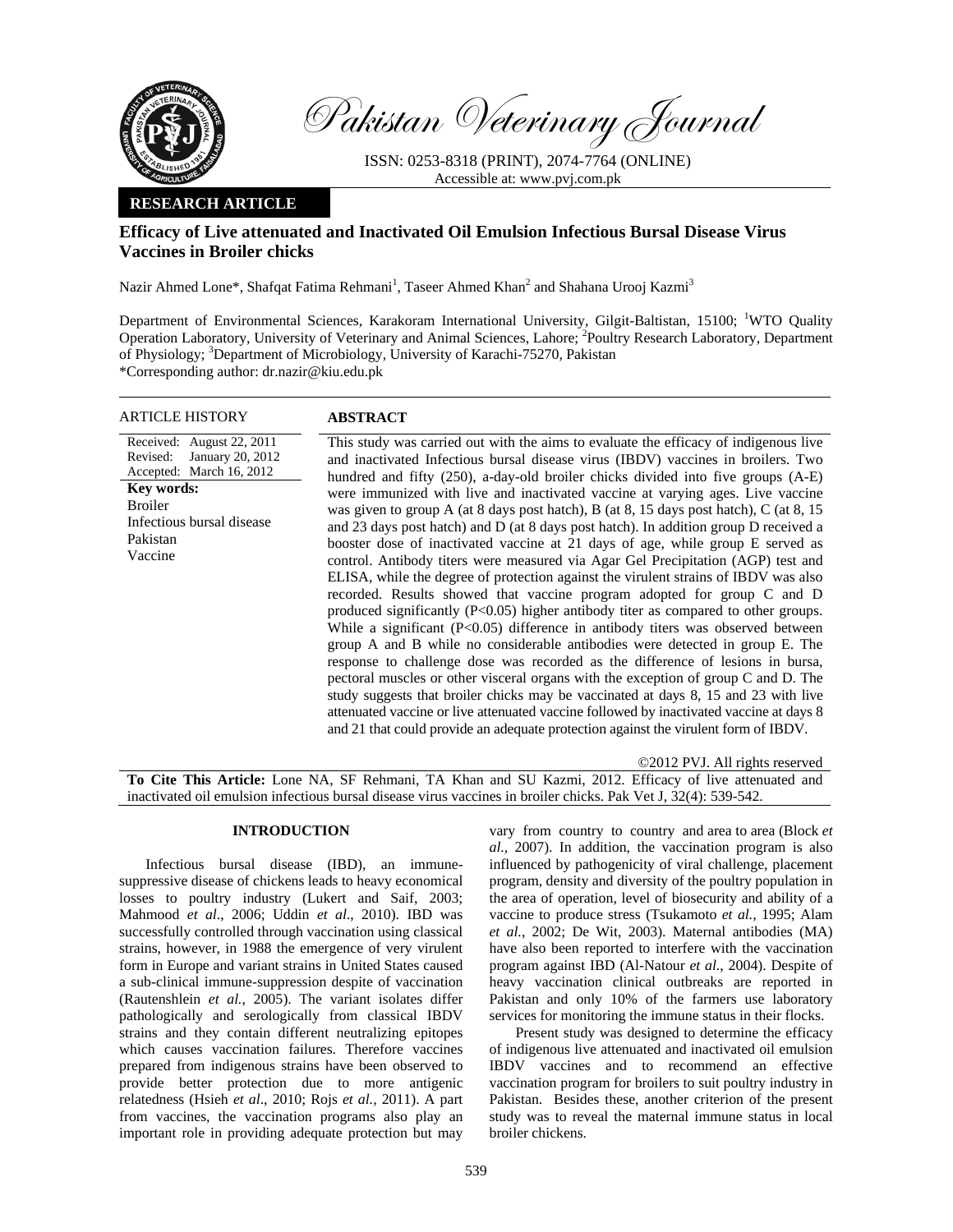## **MATERIALS AND METHODS**

**IBDV Vaccine:** Indigenous live-attenuated and inactivated vaccines prepared at Sindh Poultry Vaccine Centre (SPVC), Karachi, Pakistan from NL3/SPVC/2003 a virulent strain of IBDV (Lone *et al.,* 2009) were used in this study. Two hundred and fifty, a-day-old commercial broiler chicks purchased from a local hatchery were immunized using these vaccines (Table 1).

**Challenge study and serology:** Blood samples were collected randomly from 15 chicks in each group pre vaccination at days 2, 4, 6, and 8 days prior to vaccination and up to seven weeks of age post vaccinations. The vaccinated and control birds were challenged after 6 weeks with virulent field strain NL-3 /SPVC/2003 of IBDV via eye drop route. Birds were bled daily from each group, necropsied and gross pathological lesions recorded on bursa, pectoral muscles and spleen. The bursa to bodyweight (BW) ratio and spleen to body weight ratio was calculated as described by Rauteschlin *et al.* (2003).

Serological testing of the collected samples were performed using AGPT and ELISA (Trop-Bio, Pty, Limited, James Crook University, Australia) and data analyzed using one way ANOVA.

### **RESULTS**

The present study was conducted to determine the efficacy of indigenous live attenuated and inactivated IBDV vaccines and to recommend an effective vaccination program to protect broiler chickens against vvIBDV.

**Vaccine efficacy study:** The results showed that broiler chickens of group C and D showed significantly  $(p<0.05)$ higher antibody titers based on AGP and ELISA as compared to other groups, while a non significant difference was observed between the birds in group A and B (Table 2; Fig 1). Higher antibody titers were observed at week 5 and 6 in chickens of group C and D respectively while low levels were observed in group A and B. The pattern of antibody rise between group C and D was similar when compared at 5 and 6 weeks of age. It was also observed that the maternal antibodies were undetectable by AGP test and considerably low by ELISA test at 8 days post hatch of broiler chickens (Table 2). A higher body weight was observed in chicks of group A and D in comparison to group B and C while all treated groups (A, B, C, D) weighted less (100, 200, 300 and 100g, respectively) when compared with the control group (data not shown).

**Challenge study:** The results show that the chickens of group A when challenged at week 7 of age, showed marked lesions in thigh, pectoral and breast muscles, 4<sup>th</sup> to  $7<sup>th</sup>$  day of post-challenge (Table 3). However, no marked splenomegaly and bursal atrophy was observed. While group (B, C, D) showed no lesions in pectoral and thigh and breast muscles and no abnormality was observed in bursa and spleen (Table 3). However, 90% of the chickens in control group (E) showed marked hemorrhagic lesions pectoral, breast and thigh muscles with atrophied bursa

and enlarged spleen (Table 3). Further all challenged birds have significantly lower bursa/ body weight ratio than non-vaccinated (Table 4). A reduced bursal size was observed in groups who had received booster or tertiary dose of live attenuated vaccine as compared to chickens that received single dose of live attenuated vaccine or live vaccine followed by inactivated vaccines (Table 4).

### **DISCUSSION**

IBDV is one of the most common diseases of commercial poultry in Asia. Economically poultry industry faces great losses due to the introduction of new antigenic or pathogenic strains of IBDV. Vaccination is

| <b>Table I: Plan of work</b> |  |
|------------------------------|--|
|------------------------------|--|

| Type of                                                                      | Age    |    |   | Groups | Route of |   |                |
|------------------------------------------------------------------------------|--------|----|---|--------|----------|---|----------------|
| Vaccine                                                                      | (Days) | А  | в |        | D        | F | Administration |
| Live Attenuated                                                              | 8      |    |   |        |          |   |                |
|                                                                              | 15     | L, |   | N      |          |   | Eye drop       |
| Vaccine                                                                      | 23     |    |   |        |          |   |                |
| <b>Killed Vaccine</b>                                                        | 21     |    |   |        |          |   | Sub-cutaneous  |
| $\sqrt{ }$ = Indicates the day of vaccination; Each group contains 50 chicks |        |    |   |        |          |   |                |

**Table 2:** Agar Gel Precipitation (AGP) results up to six weeks post

| vaccination               |   |                              |        |          |          |                  |  |  |  |  |
|---------------------------|---|------------------------------|--------|----------|----------|------------------|--|--|--|--|
|                           |   | Age in Days post vaccination |        |          |          |                  |  |  |  |  |
| Groups                    |   | ا 4                          |        | 28       | 35       |                  |  |  |  |  |
|                           |   |                              |        |          |          |                  |  |  |  |  |
| в                         |   |                              |        | $^{++}$  |          | $^{++}$          |  |  |  |  |
|                           |   |                              |        | $^{+++}$ | $^{++}$  | $^{+++}$         |  |  |  |  |
|                           |   |                              |        | $^{++}$  | $^{+++}$ | $^{+++}$         |  |  |  |  |
| F<br>$\ddot{\phantom{1}}$ | . | $\sim$                       | $\sim$ | .        | $\sim$   | $\sim$<br>$\sim$ |  |  |  |  |

 $-$  = No precipitation lines;  $+$  = Precipitation lines;  $++$  = Specific; precipitation lines; +++ = Highly specific precipitation lines.

**Table 3:** Gross Pathological Lesions Recorded in Broiler Chickens Post Challenge Virulent Strain, NL-3/SPVC/2003 of Infectious Bursal Disease Virus

|                                                                        | Lesions        |           |         |          | Post-mortem findings after challenge (Days) |           |          |                 |
|------------------------------------------------------------------------|----------------|-----------|---------|----------|---------------------------------------------|-----------|----------|-----------------|
| Group                                                                  | recorded       |           |         |          |                                             |           |          |                 |
| А                                                                      | P <sub>M</sub> |           |         |          |                                             |           | $^{++}$  | +               |
|                                                                        | T M            |           |         |          |                                             | +         | $^{++}$  | $^{\mathrm{+}}$ |
| В                                                                      | P M            |           |         |          |                                             | $\ddot{}$ |          |                 |
|                                                                        | TМ             |           |         |          |                                             |           |          |                 |
|                                                                        | P M            |           |         |          |                                             |           |          |                 |
|                                                                        | TМ             |           |         |          |                                             |           |          |                 |
| D                                                                      | P M            |           |         |          |                                             |           |          |                 |
|                                                                        | TМ             |           |         |          |                                             |           |          |                 |
| E                                                                      | P M            | $^{++}$   | ++      | $^{++}$  | $^{+++}$                                    | $^{+++}$  | $^{+++}$ | +++             |
| (Control)                                                              | T M            | $\ddot{}$ | $^{++}$ | $^{+++}$ | $^{+++}$                                    | $^{+++}$  | $^{++}$  | $^{+++}$        |
| Each group contains 30 chicks; $-$ = No Lesions; $+$ = Lesions; $++$ = |                |           |         |          |                                             |           |          |                 |
|                                                                        |                |           |         |          |                                             |           |          |                 |

Prominent lesions; +++ = Highly prominent lesions; PM = Pectoral Muscles; TM = Thigh Muscles.

**Table 4:** Lymphatic organs (bursa and spleen) vs body weight ratios in vaccinated and post challenged birds (n=50)

| Ratios                        | Treat- |                            | Groups                                                                            |                                                                   |                            |  |  |  |
|-------------------------------|--------|----------------------------|-----------------------------------------------------------------------------------|-------------------------------------------------------------------|----------------------------|--|--|--|
|                               | ments  | A                          | в                                                                                 |                                                                   | D                          |  |  |  |
| Bursa vs BW                   |        | $1.52 + 0.18a$             |                                                                                   | $1.38 + 0.11^a$ $1.29 + 0.40^a$                                   | $1.52 + 0.08^{\mathrm{a}}$ |  |  |  |
| (Post<br>Vaccination)         | 2      | $1.75 + 0.15^b$            |                                                                                   | $1.76 + 0.17^{\circ}$ $1.74 + 0.23^{\circ}$ $1.71 + 0.19^{\circ}$ |                            |  |  |  |
| Bursa vs BW                   | ı      | $1.39 + 0.22$ <sup>a</sup> |                                                                                   | $1.40+0.21^a$ $1.36+0.22^a$ $1.60+0.21^a$                         |                            |  |  |  |
| (Post<br>Challenge)           | 2      | $0.94 + 0.56$              | $1.14 \pm 0.20^{\circ}$ 0.80 $\pm$ 0.27 <sup>b</sup> 1.00 $\pm$ 0.22 <sup>b</sup> |                                                                   |                            |  |  |  |
| Spleen vs                     | ı      | $1.23 + 0.25^a$            |                                                                                   | $1.15 \pm 0.33^a$ $1.20 \pm 0.27^a$ $1.23 \pm 0.18^a$             |                            |  |  |  |
| <b>BW</b> (Post<br>Challenge) | 2      | $2.25+0.80b$               |                                                                                   | $1.75+0.50^{\circ}$ 1.90+0.45 $^{\circ}$ 2.20+0.50 $^{\circ}$     |                            |  |  |  |

Mean+SE; 1=Vaccinated; 2=Unvaccinated; Different superscript letters indicate a significant (P<0.05) difference within the group;  $BW = Body$ weight.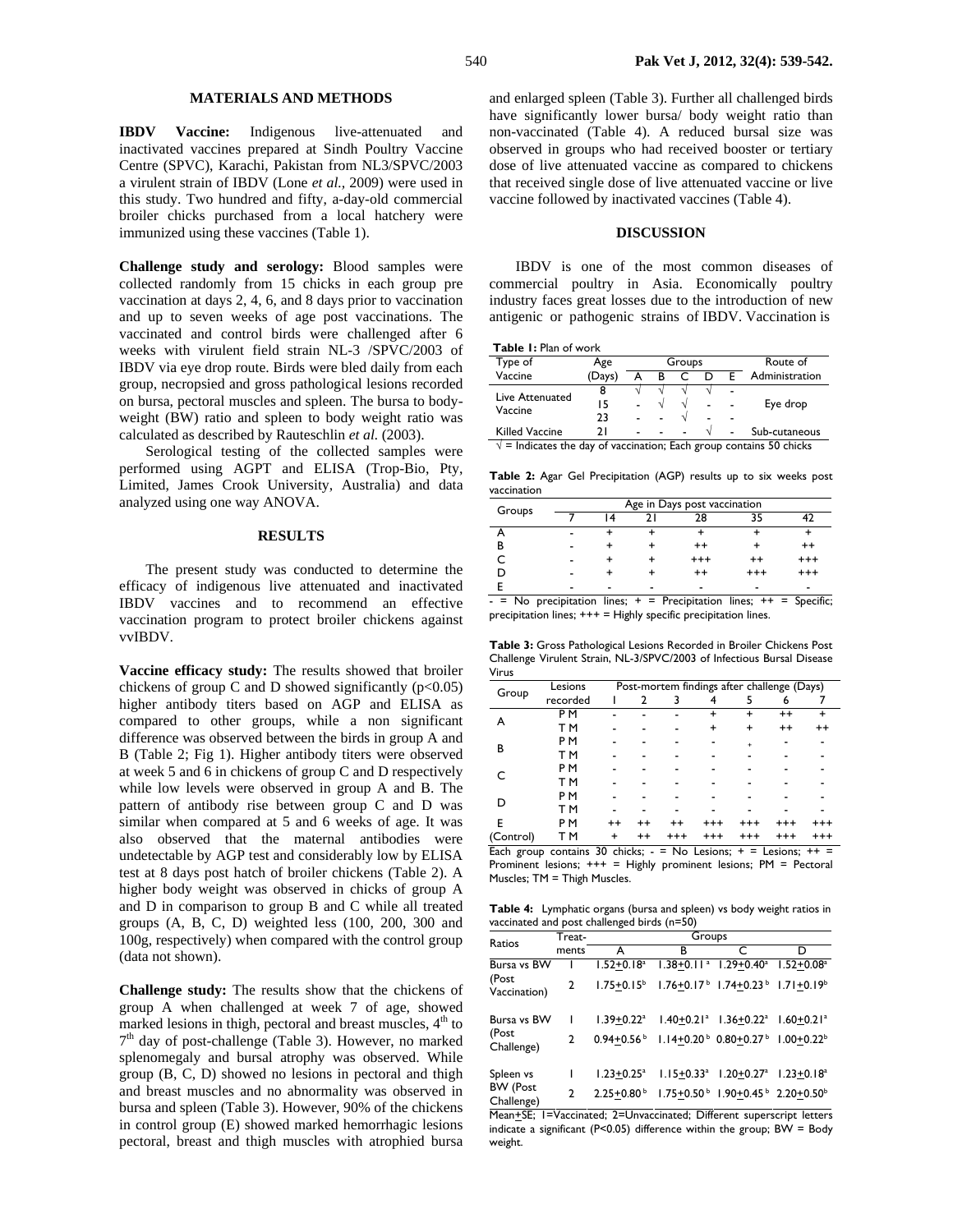

**Fig. 1:** ELISA antibody titre of broiler chickens vaccinated with different regimes of indigenous IBDV live and inactivated vaccine.

the only preventive measure against the disease. A part from live attenuated vaccine the killed vaccine is more commonly being employed in commercial broiler farming. This study has revealed that primary immunization of flock with live vaccine followed by booster through inactivated vaccine increase the chances of protection against IBDV.

Passive immunity against IBDV has been reported to interfere with the vaccination program of IBDV (De Wit, 2003; Rautenschlein *et al.,* 2005). Day old chicks have high levels of maternal antibodies (Alam *et al.*, 2002) that protect them up to 3 weeks of age, but reduce their immune response to active immunization thus an optimum vaccination time for each flock must be determined for effective control of vvIBDV (Kenji *et al.,* 1995). In contrary the maternal antibodies can be detected via AGP and ELISA up to 4 and 8 days respectively during this study which is in agreement to the studies by Yong *et al.* (1995). Often, in Pakistan Immune status prior to vaccination is not determined by poultry farmers. In routine they immunize at an age of 13 days through live attenuated vaccine followed by a booster dose of inactivated vaccine at 35 days of age. This practice is less effective in controlling the infection since maternal antibody level plays an important role in primary immunization as described by Van den Berg and Meulemans (1991). It has been reported that, contrary to classical IBDV; maternal antibodies could not provide protection to broilers and layers if exposed to vvIBDV challenge (Mardassi *et al.,* 2004). Similar results have been observed during this study when birds of group A and B showed severe hemorrhagic lesions in pectoral muscles. Moreover, splenomegaly and extensive hemorrhages in 90% of control birds were observed in pectoral muscles, breast muscles along with hemorrhages and gelatinous exudate in bursa. Whereas, all vaccinated birds have significantly lower BF/ body weight ratio than non-vaccinated birds. Therefore the findings are in agreement that the protection level against IBDV challenge varies on the basis of different vaccination programs (Van den Berg and Meulemans, 1991).

The emergence of various new strains of IBDV has complicated the protection against the IBD infection (Knoblich *et al.,* 2000). The ability of vaccine virus to protect against variant challenge is associated with both,

the dose and strain of challenge and vaccine viruses. Selection of vaccines from the 'mild', 'intermediate' and low attenuation or 'hot' classification depends on the management and stock-related factors, level and uniformity of maternal antibody transfer, virulence of field virus strains, and risk of challenge (Lukert and Saif, 2003). Successful control of vvIBDV is achieved by administering less attenuated ('hot') vaccine strains capable of stimulating immunity in the presence of maternal antibody. Since the vaccines were used in this study were prepared from indigenous strain of IBDV, therefore on challenge it provided adequate protection. Similar has been reported earlier when broiler chicks were administered vaccines in the presence of maternal antibody were protected against vvIBD challenge when administered at 7-10 days of age (Van Den Berg and Meulemans, 1991; Zaheer and Akhtar, 2003; Xuemei *et al.*, 2010).

Decrease weight gain was also noted in broiler chicks who received single or two booster doses of live IBD vaccines as compared to group D received a booster dose of inactivated vaccine. This might be due to the stress caused by live virus vaccines in commercial chickens. Banda *et al.* (2008) also reported that route and doses of IBD vaccines affect the weight gain in broiler Chickens.

The archetype of present investigation is that, low levels of maternal antibodies were found in commercial broiler chickens at 8 days of age which is in contrary to previous studies. Repeated vaccination with live vaccine may cause a significant decrease in weight gain. Therefore, administration of live vaccine at 8 days followed by a booster dose of inactivated oil emulsion vaccine at 21 days (group D) is recommended for commercial broilers since it can provide adequate protection against the virulent form of IBDV with minimum adverse effects.

#### **REFERENCES**

- Alam J, MM Rahman, BK Sil, MSR Khan, Giasuddin and MSK Sarker, 2002. Effect of maternally derived antibody on vaccination against infectious bursal disease (Gumboro) with live vaccine in broiler. Int J Poult Sci, 1: 98-101.
- Al-Natour MQ, LA Ward, YM Saif, B Stewart-Brown and LD Keck, 2004. Effect of different levels of maternally derived antibodies on protection against infectious bursal disease virus. Avian Dis, 48: 177-182.
- Banda A, P Villegas, LB Purvis and F Perozo, 2008. Protection conferred by coarse spray vaccination against challenge with infectious bursal disease virus in commercial broilers. Avian Dis, 52: 297-301.
- Block H, K Meyer-Block, KE Rebeski, H Scharr, S De Wit, K Rohn and S Rautenschlein, 2007. A field study on the significance of vaccination against infectious bursal disease virus (IBDV) at the optimal time point in broiler flocks with maternally derived IBDV antibodies. Avian Pathol, 36: 401-409.
- De Wit JJ, 2003. Gumboro disease-the optimal time for vaccination. Int Poult Prod, 11**:** 19-23.
- Kenji T, T Nobuhiko, Shin-Ichiro, KO Koji, M Masaji, I Kunitoshi and H Hiroshi, 1995. Efficacy of three live vaccines against highly virulent infectious bursal disease virus in chickens with or without maternal antibodies. Avian Dis, 39: 218-229.
- Knoblich HV, SE Sommer and DJ Jackwood, 2000. Antibody titer to infectious bursal disease virus in broiler chicks after vaccination at one day of age with infectious bursal disease virus and Marek's disease virus. Avian Dis, 44: 874-884.
- Lone NA, SF Rehmani, SU Kazmi, R Muzaffar, TA Khan, A Khan, SA Khan and A Ahmed, 2009. Molecular Characterization of Pakistani Field Isolates of Infectious Bursal Disease Virus (IBDV). Avian Dis, 53: 306-309.